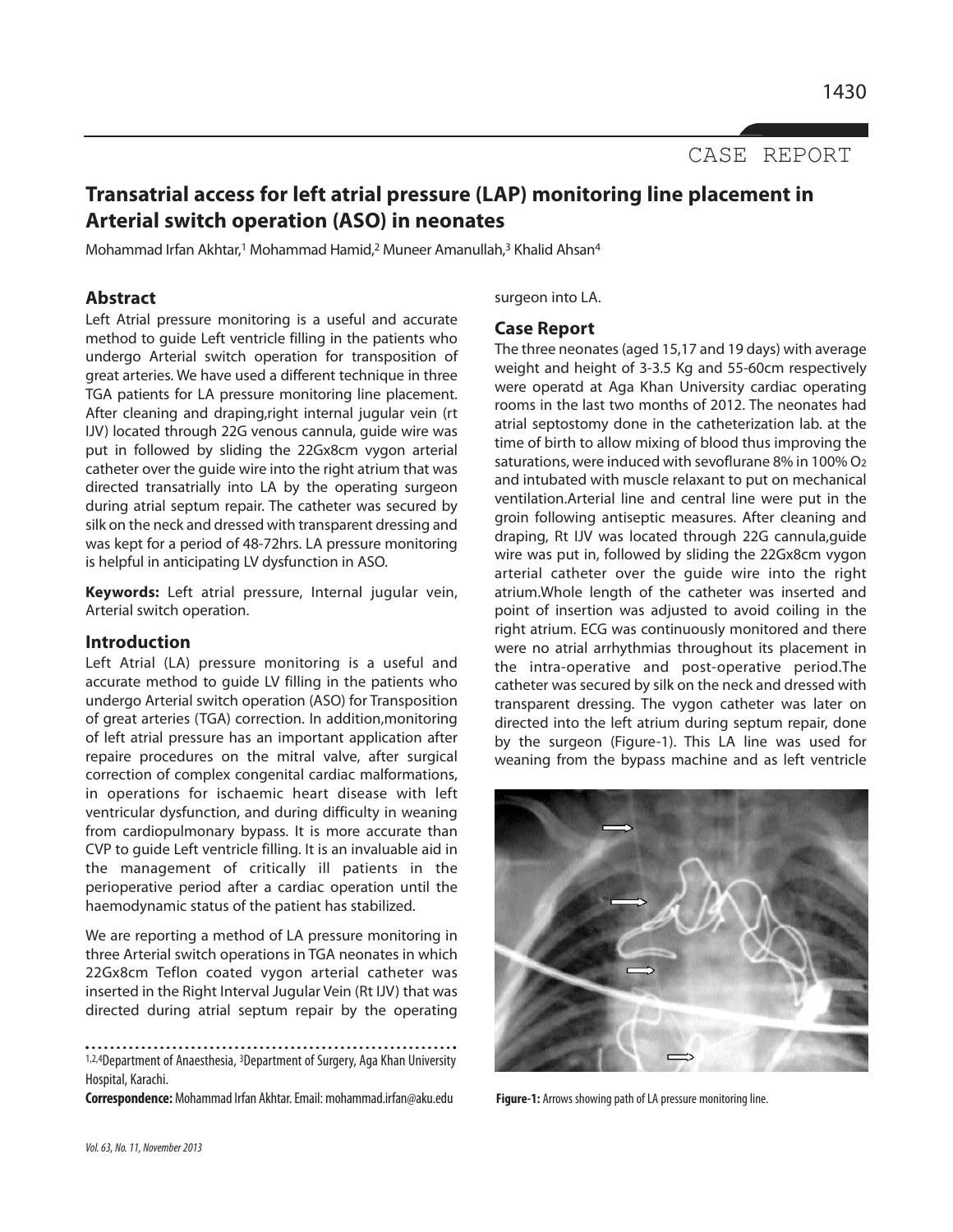

**Figure-2:** Monitor showing similar CVP and LA pressure.

function guide in the postoperative period. On an average, LAP monitoring line was kept for 48-72 hours depending on the stability of the left ventricular function confirmed objectively by post operative serial transthoracic cardiac ECHO examination. The size of the communication between the atria was minute after removal of the LA line. In the patients with this method of LA line insertion, no significant intra-cardiac shunt was detected.

## **Discussion**

There are no reported cases of LA pressure monitoring through the catheter inserted into the rt IJV and then directed transatrially into the left atrium in Arterial switch operation in neonates. However one published case report described this simple method of left atrial pressure monitoring by means of a single lumen long length central venous catheter being placed into the left atrium during transatrial surgical procedures.<sup>1</sup> This method was recommended to be safe in the studied patients.<sup>1</sup> There had been no bleeding complication and no air embolism in 36 successive patients.They used this technique in patients undergoing mitral or double aortic and mitral valve replacement, with poor left ventricle function and/or mild and moderate pulmonary hypertension.

There are other methods for putting LA pressure monitoring line. Usually LA line is inserted percutaneously through the right pulmonary vein into LA or directly into LA. The direct access of the LA catheter into the left atrium during open heart surgery can cause some complications (e.g. postoperative bleeding). Even the cannulation of the pulmonary vein can cause some problems like air embolism.<sup>2</sup> Another technique for placement of a LA pressure monitoring line is described in which, following repair of a complex congenital heart defect, a long catheter previously advanced from the femoral vein into the right atrium is inserted across the interatrial septum through the patent foramen ovale or through a small incision in the atrial septum at the level of the fossa ovalis. A suture is placed to close the interatrial septum around the catheter. This technique of left atrial line placement has been used successfully for four years and has not resulted in any serious morbidity.<sup>3</sup>

There is indirect method of monitoring LA pressure through the Pulmonary artery catheter in adults in which Pulmonary capillary wedge pressure (PCWP) reflects LA pressure. PCWP will reflect LA pressure and Left ventricular end diastolic pressure provided LV function is normal and mitral valve is competent.

Measurement of left atrial pressure proves useful in the assessment of cardiac function and of response to therapeutic intervention.4-6 It is very helpful in anticipating LV dysfunction in arterial switch operations. Preoperatively LV is used to pump against a low pressure pulmonary system, but post Arterial switch it will pump against a high pressure systemic circulation. LV dysfunction can occur in ASO due to two reasons firstly because of overfilling or increase in after-load and secondly due to myocardial ischaemia secondary to reduced or obstructed flow through re-implanted coronaries.

In our observation, there was no significant difference between Central venous pressure and LA pressure as shown on the monitor in Figure-2 as biventricular function was normal preoperatively. The Central venous pressure lines in our reported cases were put through the femoral vein. In all the three cases, we did not encounter any complication during LA pressure line insertion, its intraoperative monitoring and in intensive care unit even after its removal including coiling, arrhythmias, significant residual perforation and bleeding.

The injection port of LA pressure monitoring line must be closed in order to prevent air embolism into the coronaries or cerebral circulation. Continous flushing at 2mls/hr should be made sure.

LA pressure catheter can be withdrawn to the superior vena cava position by pulling the catheter 3-5cm. The right position is controlled by the aspiration of venous blood and the catheter can work again as a central venous line. We did not encounter any complication regarding bleeding. There are several advantages to this method. First, there is no possibility of external bleeding in the postoperative period after removal of the left atrial line.